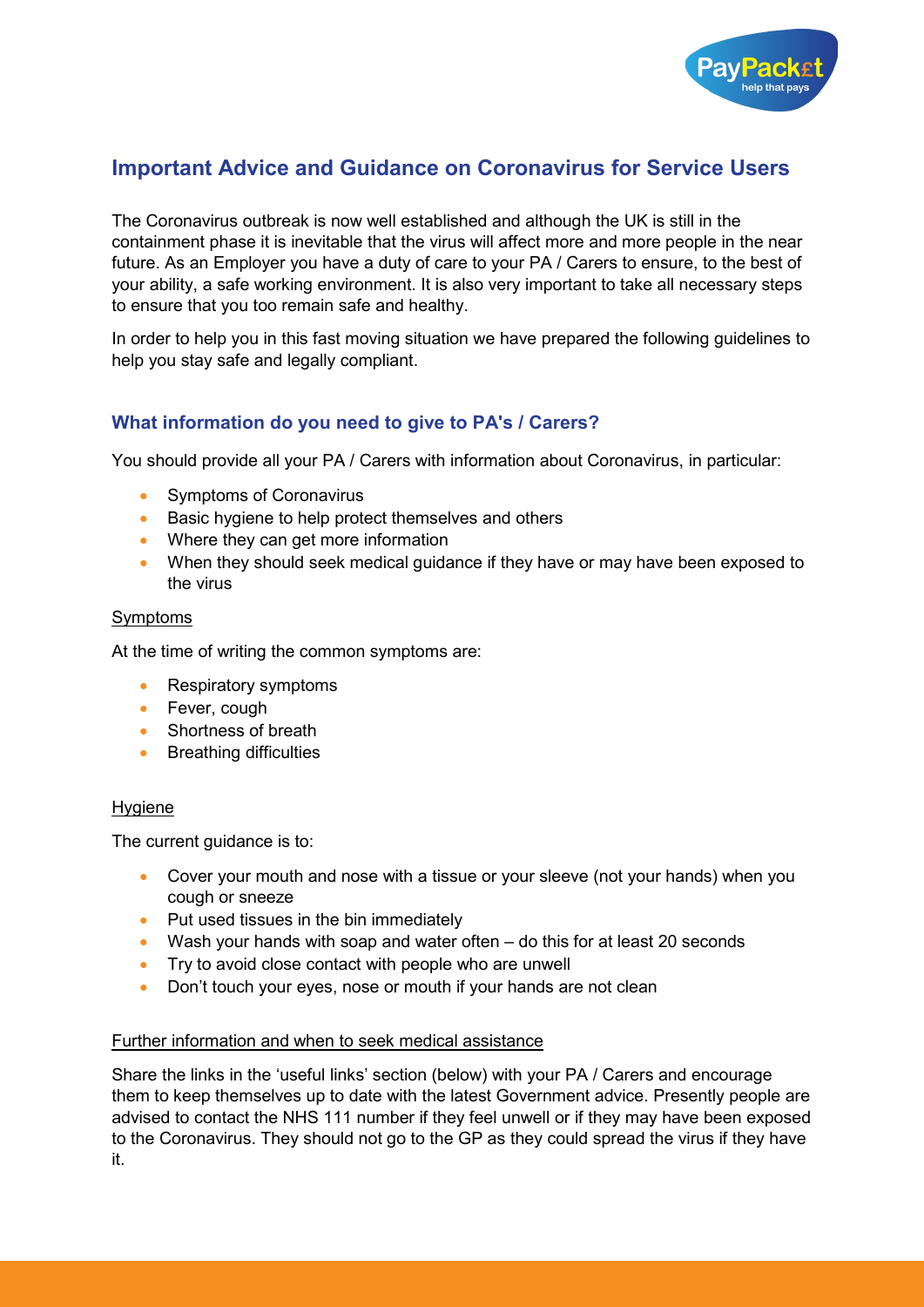

# **What happens if your PA / Carer contracts Coronavirus?**

You should share information with their PA / Carers about coronavirus (above) and tell them about the circumstances in which they should seek medical advice. PA / Carers should be encouraged to inform you as soon as possible if they either have symptoms or may have been exposed to the virus, or have been directed to self-isolate – e.g. following advice from a GP or NHS 111.

**In the event that your PA / Carer contracts Coronavirus or is directed to self-isolate it is likely that they will be unable to provide care for you for at least 2 weeks and quite possibly much longer. You will need to plan some contingency arrangements to ensure that continuity of care is maintained for you. If you have any doubt or issues concerning what to do in the event of your carer becoming ill we would advise contacting your local support service for advice and guidance.**

### **If Agency PA / Carers are used, do you need to check if these workers have been exposed to Coronavirus?**

It is the primary responsibility of the Agency supplier to ensure that, to the best of their ability, that workers supplied to clients are suitably vetted and capable of providing their services safely. However, it is advisable for you to share information with agency workers about coronavirus in the same way as you would their own PA / Carers. The PA / Carers should be told about the circumstances in which they should seek medical advice and encouraged to inform you if they either have symptoms or may have been exposed to the virus, or have been directed to self-isolate – e.g. following advice from a GP or NHS 111.

### **If a member of staff is not unwell but has chosen to self-isolate, are they entitled to sick pay (SSP)?**

Almost certainly YES. Your PA / Carers are entitled to Statutory Sick Pay (SSP) if they meet all of the qualifying criteria for it. SSP applies if PA / Carer is actually sick and unable to work (due to illness or injury) but the current regulations also extend SSP to someone who is not unwell if they are abstaining from work:

- On the basis of being given a written notice issued under legislation;
- Because they are infectious or could reasonably be believed to be infectious or to have been in contact with an infected person; and
- The infection is a disease which is subject to legal regulation for public health reasons.

The government has issued specific Coronavirus regulations which put measures in place to protect public health. Under the regulations a person can be directed to self-isolate because they could be infected or have been exposed to someone else who was infected by Coronavirus.

If your PA / Carer has been advised to self-isolate then they will be treated as if they are unable to work due to sickness and therefore be eligible to receive SSP.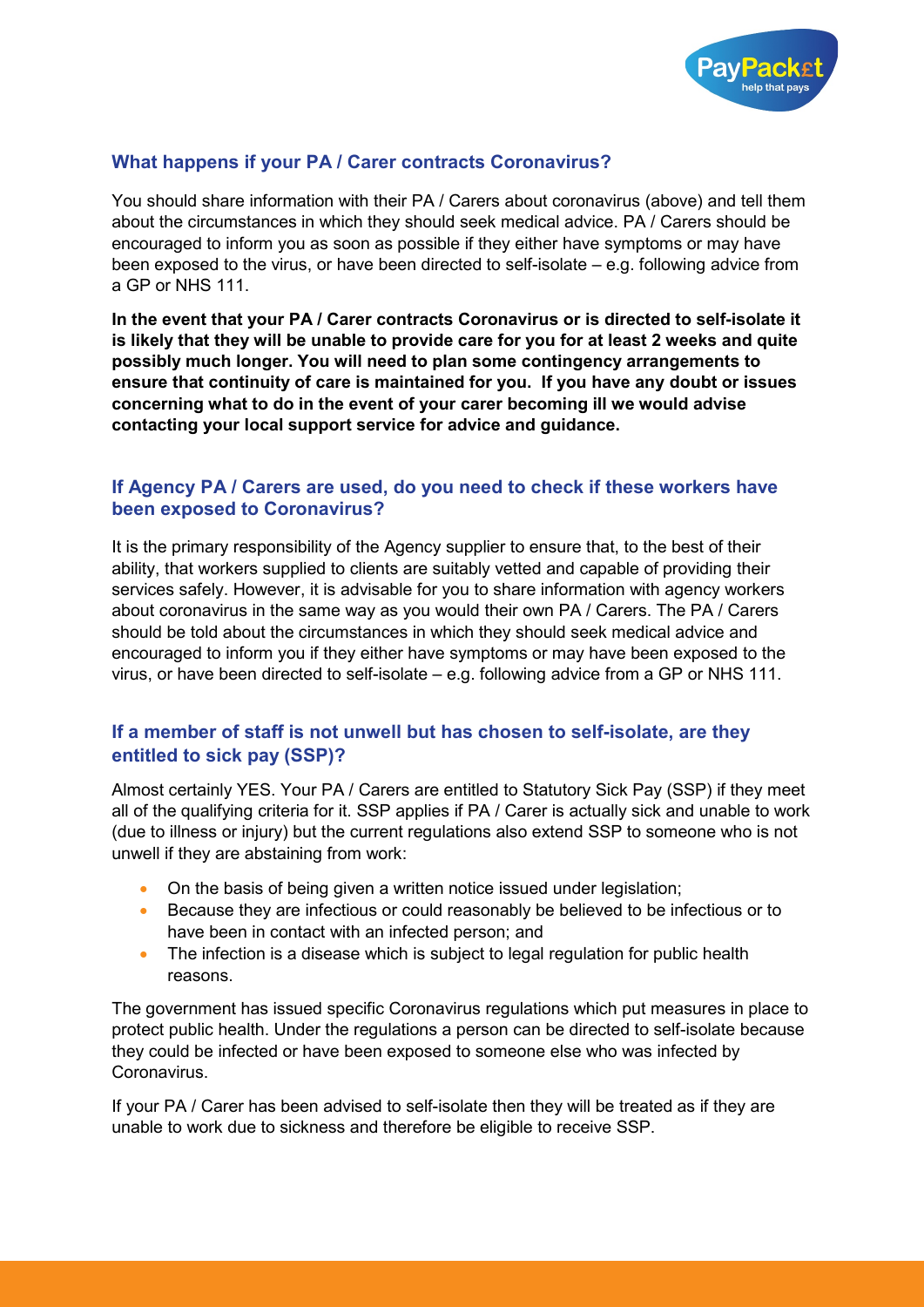

You are currently advised to exercise discretion when requesting written evidence of sickness given that the current advice is for people to avoid going to their GP and they may therefore not be able to provide a sick note ('fit note') if they've been told to self-isolate for 14 days.

### **How should you fill in a timesheet to show a period of sickness due to Coronavirus?**

In the event of your PA / Carer not attending work due to the Coronavirus we will ask you to show periods of self-isolation on the timesheets, marking it clearly as 'self-isolation' so we can identify the link to coronavirus and apply the special rules for SSP.

### **What Is the situation if your PA / Carer is unable to attend work due to an external factor (a school closure for example)?**

If your PA / carer is unable to attend work due other mitigation factors, for example due to school closure meaning they do not have childcare, or to care for an ill relative, then the time missed from work would be classified as Time off for Dependents and would be unpaid. See the link below for guidance:

<https://www.gov.uk/time-off-for-dependants>

# **Some other Useful links for further information**

#### Government guidance

We advise everyone to stay updated with the government guidance – this is a fast-moving area and the guidance is being updated daily at 2 p.m.

[Coronavirus \(COVID-19\): latest information and advice](https://www.gov.uk/guidance/coronavirus-covid-19-information-for-the-public) on the gov.uk website includes:

- Advice from the FCO (foreign and commonwealth office) which particularly relates to anyone travelling to or back from countries and areas affected by the virus.
- An updated list of countries/areas that are affected and advice about actions to be taken when returning to the UK form those places.
- Guidance issued by Public Health England and the Department for Health.

Anyone working in the healthcare sector should also review the following guidance:

[Guidance for healthcare providers: healthcare workers with relevant travel, healthcare or](https://www.gov.uk/government/publications/novel-coronavirus-2019-ncov-guidance-for-healthcare-providers-with-staff-who-have-travelled-to-china/guidance-for-healthcare-providers-healthcare-workers-who-have-travelled-to-china)  [household contact history.](https://www.gov.uk/government/publications/novel-coronavirus-2019-ncov-guidance-for-healthcare-providers-with-staff-who-have-travelled-to-china/guidance-for-healthcare-providers-healthcare-workers-who-have-travelled-to-china)

[https://www.gov.uk/government/publications/guidance-for-social-or-community-care-and](https://www.gov.uk/government/publications/guidance-for-social-or-community-care-and-residential-settings-on-covid-19/guidance-for-social-or-community-care-and-residential-settings-on-covid-19)[residential-settings-on-covid-19/guidance-for-social-or-community-care-and-residential](https://www.gov.uk/government/publications/guidance-for-social-or-community-care-and-residential-settings-on-covid-19/guidance-for-social-or-community-care-and-residential-settings-on-covid-19)[settings-on-covid-19](https://www.gov.uk/government/publications/guidance-for-social-or-community-care-and-residential-settings-on-covid-19/guidance-for-social-or-community-care-and-residential-settings-on-covid-19)